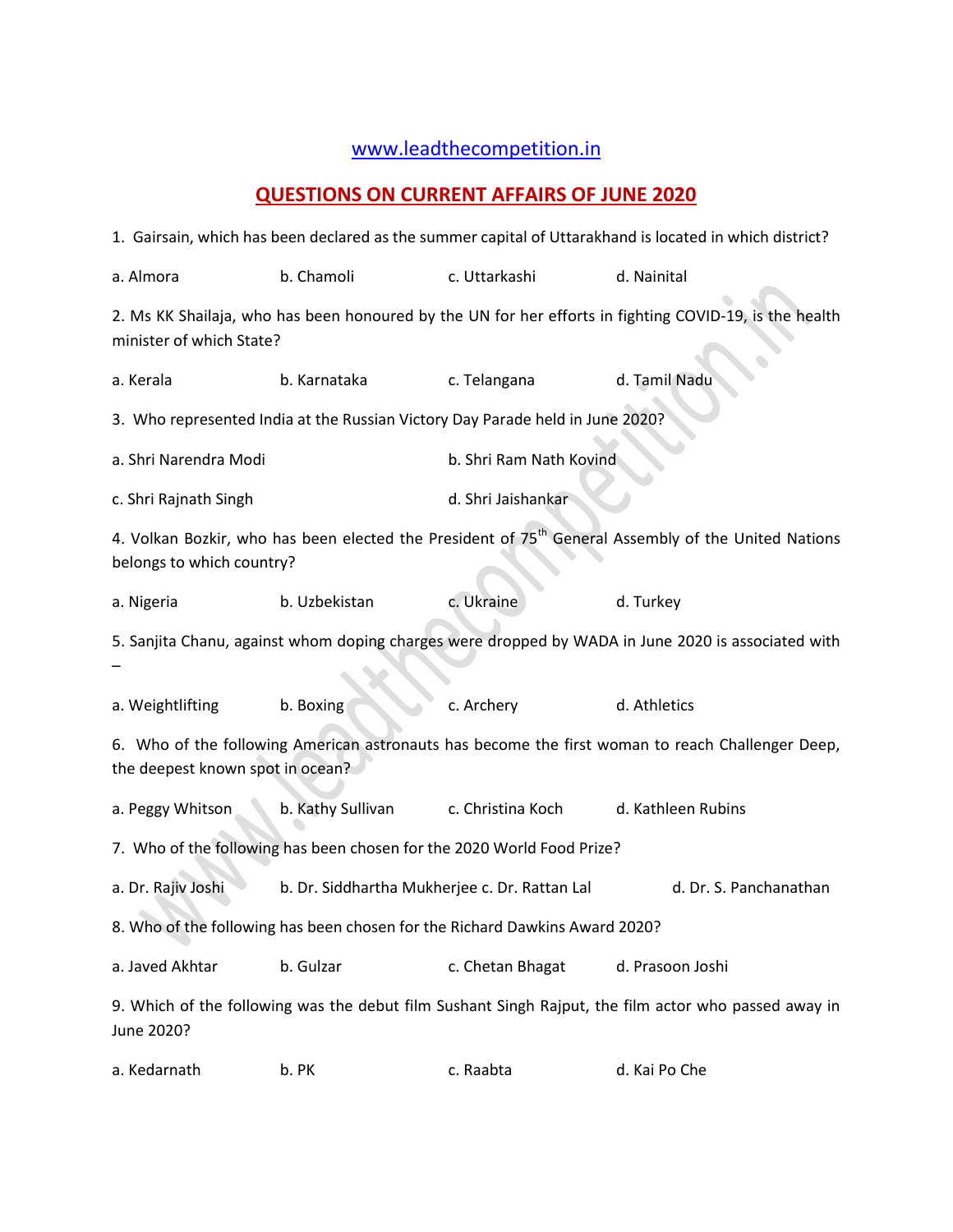10. Which of the following social media applications introduced Fleets feature in India recently? a. Whatsapp b. Twitter c. Facebook d. Instagram 11. Under which of the following sections of the Information Technology Act 2000 were some Chinese Apps banned by Indian govt? a. Section 65 b. Section 66A c. Section 67B d. Section 69A 12. Which of the following was the host country for the World Environment Day 2020 observed on June 05? a. Brazil b. Cambodia c. Colombia d. Argentina 13. PM SVANIDHI is a micro-credit facility launched by the Central Govt to provide loan upto Rs. 10,000 to – a. Housewives b. Migrants c. Street Vendors d. Safai karamcharis 14. The world's first Yoga University outside India was launched in Los Angeles. After which Indian personality is the university named? a. Patanjali b. Baba Ramdev c. BKS Iyengar d. Swami Vivekanand 15. What was the name of the cyclone which hit the western coast of India, mainly Mumbai in June 2020? a. Nisarga b. Amphan c. Maha d. Vayu 16. Which university tops the India Rankings 2020 for Higher Education Institutions in the overall category? a. IIT, Delhi b. IIT, Madras c. IIT, Bombay d. IISc, Bengaluru 17. Which university is ranked at the first position in QS World University Rankings released in June 2020? a. Masachusetts Institutes of Technology b. Stanford University c. Harvard University **Exercise 2018** d. Cambridge University 18. Which State is ranked at the first position in FSSAI's Food Safety Index 2019-20 for large states? a. Andhra Pradesh b. Maharashtra c. Gujarat d. Tamil Nadu